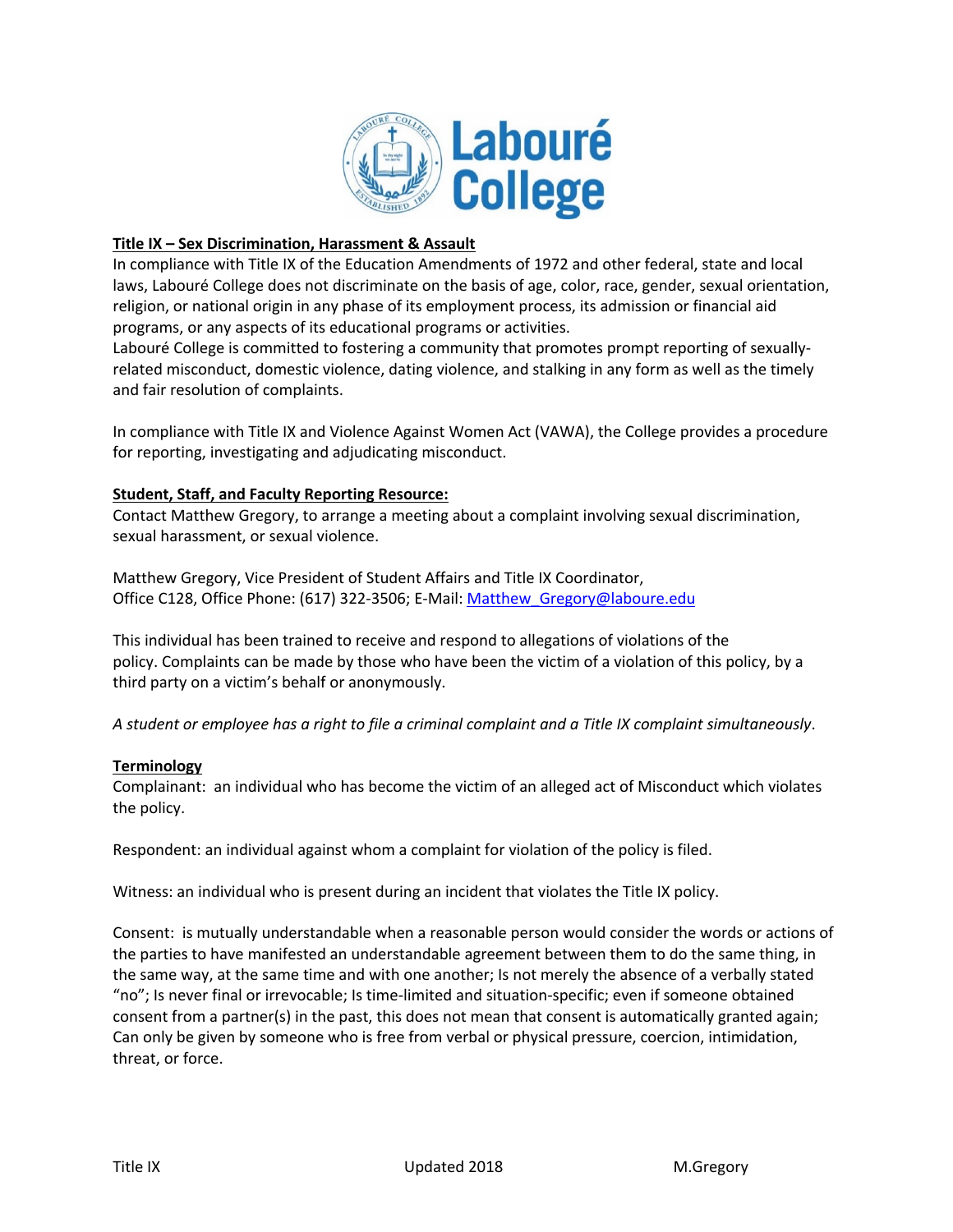Dating Violence: physical violence or threats of violence or acts of physical intimidation or coercion committed by a person who is or has been in a social relationship of a romantic or intimate nature with the victim.

Domestic Violence: physical violence, threats of violence or acts of physical intimidation or coercion between spouses or former spouses, cohabitating romantic partners or individuals who were formerly cohabitating romantic partners, individuals who share a child in common, or others in a family relationship.

Stalking: engaging in a course of conduct directed at a specific person that would cause a reasonable person to fear for his or her safety or the safety of others; or suffer substantial emotional distress. Stalking behavior includes but is not limited to repeated, intentional following, surveilling or observing another; or using "spyware" or other electronic means to gain impermissible access to a person's private information.

Sexually-related misconduct: a form of Misconduct as defined by this policy, is a category of behavior that includes actual or attempted: Sexual harassment; and,

Non-Consensual sexual contact (including non-consensual sexual intercourse or sexual exploitation. Sexually-related misconduct can occur between strangers or non-strangers, including people involved in an intimate or sexual relationship. Sexually related misconduct can be committed by males or by females, and it can occur between people of the same or different sex. Sexual violence is also a form of sexually-related misconduct.

# **Retaliation**

It is a violation of College policy to retaliate against any person making a report of Misconduct or against any person cooperating in the investigation of (including testifying as a witness to) any allegation of Misconduct. The College will not only take steps to prevent retaliation but will take strong responsive action if retaliation occurs and anyone engaging in retaliation is subject to disciplinary action, up to and including dismissal. Retaliation includes intimidation, threats, or harassment against any such reporting party or third party. Retaliation should be reported promptly to Title IX Coordinator and may result in disciplinary action independent of the sanction or interim measures imposed in response to the underlying allegations of sexual misconduct.

# **Procedures for Investigating Alleged Violations of this Misconduct Policy**

Labouré College investigation of a complaint and final action will normally be completed within 60 days, unless the Title IX Coordinator grants an extension for good cause. Both parties will be kept informed of any scheduling delays.

The College may take interim measures to ensure that there is not any interaction between all parties involved with the investigation. Examples may include: adjusting class schedules and issuing 'no contact' orders to all parties.

No direct cross-examination is permitted during the investigation, hearing, or appeal process. The respondent is not permitted to confront the complainant in any Title IX investigation.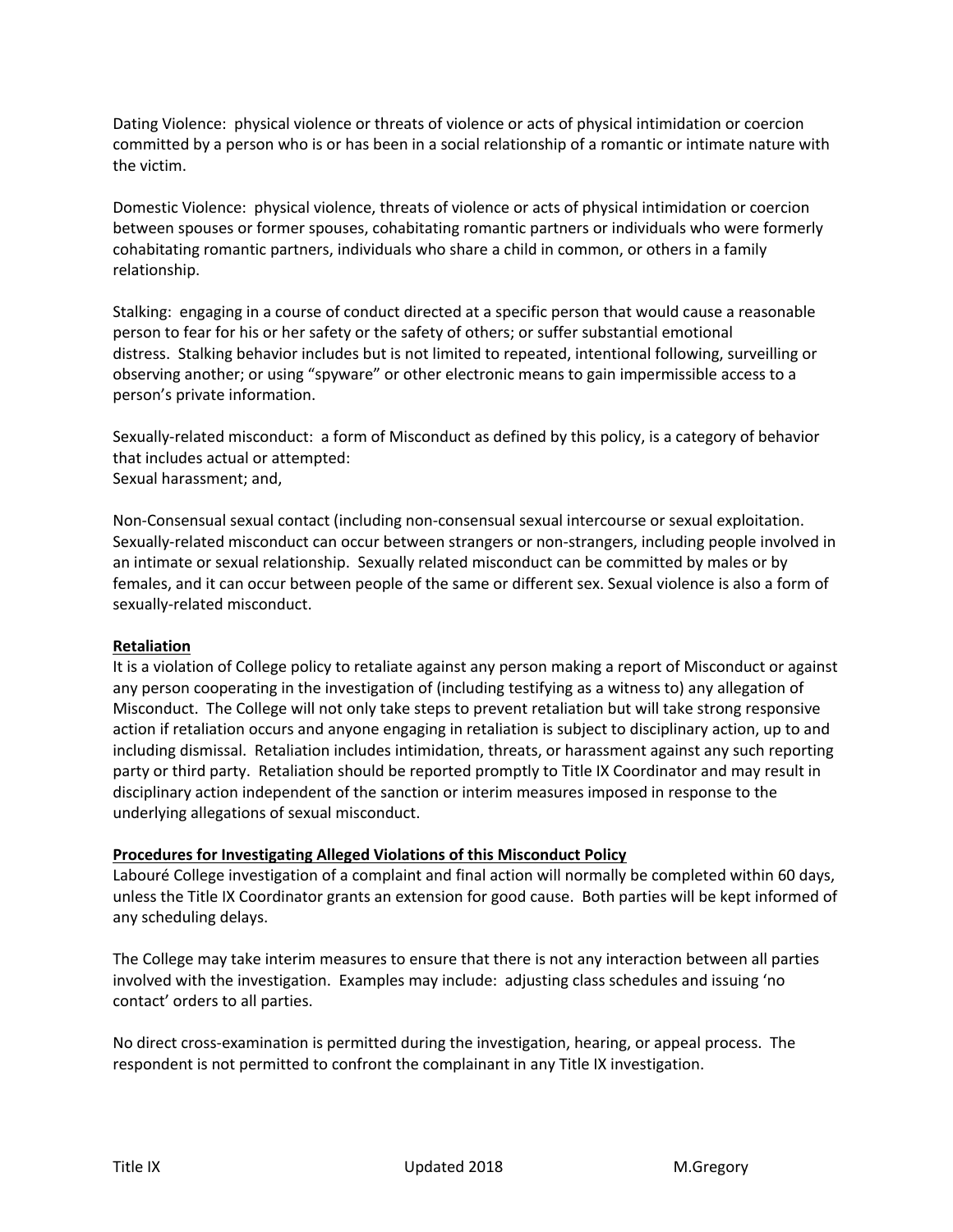The complainant and respondent will be permitted to have an advisor attend any investigatory meeting. Unless the matter involves a sexual assault, domestic or dating violence, or stalking, the advisor must be a non-attorney member of the campus community.

In some cases, a mediated resolution may be appropriate. This may be the case in instances of more minor acts of insensitivity or misunderstandings. Mediation is not available in cases of sexual assault or other violence or where a student is complaining of conduct by an employee in a position of authority over that student.

The Title IX team, Chief Title IX Coordinator and Deputy Title IX Coordinator, uses the preponderance of the evidence standard in making its findings and recommendations.

### **Investigation Process**

Upon receipt of a complaint and a desire by the complainant to move forward with an investigation, or a determination by the College to move forward in the absence of a participating complainant, the investigation process will begin.

The investigation will normally be conducted by the Title IX Coordinator and/or a trained Title IX Investigator.

The investigation process generally includes interviewing the persons involved, including witnesses, and gathering and considering relevant evidence.

Normally, the investigation will be completed within 60 days of receipt of the complaint. In unusual cases, it may be apparent that an investigation should not proceed.

If a determination is made that a violation of this policy did not occur, no sanction (s) will be issued under this policy. However, the College retains the right to address inappropriate behavior through other applicable College policies and procedures.

Each party will be notified simultaneously, in writing, of the results of any decision by the Title IX Team, along with the rationale. Either party may appeal in writing within 10 days of the decision.

At all steps of the process, the Title IX Coordinator will disclose information about its investigation and resolution of sexual misconduct complaints only to those who need to know the information in order to carry out their duties and responsibilities. It will inform all College personnel participating in an investigation, proceeding, or hearing that they are expected to maintain the privacy of the process. This does not prohibit either a complainant or respondent from obtaining the assistance of family members, counselors, therapists, clergy, doctors, attorneys, or other resources.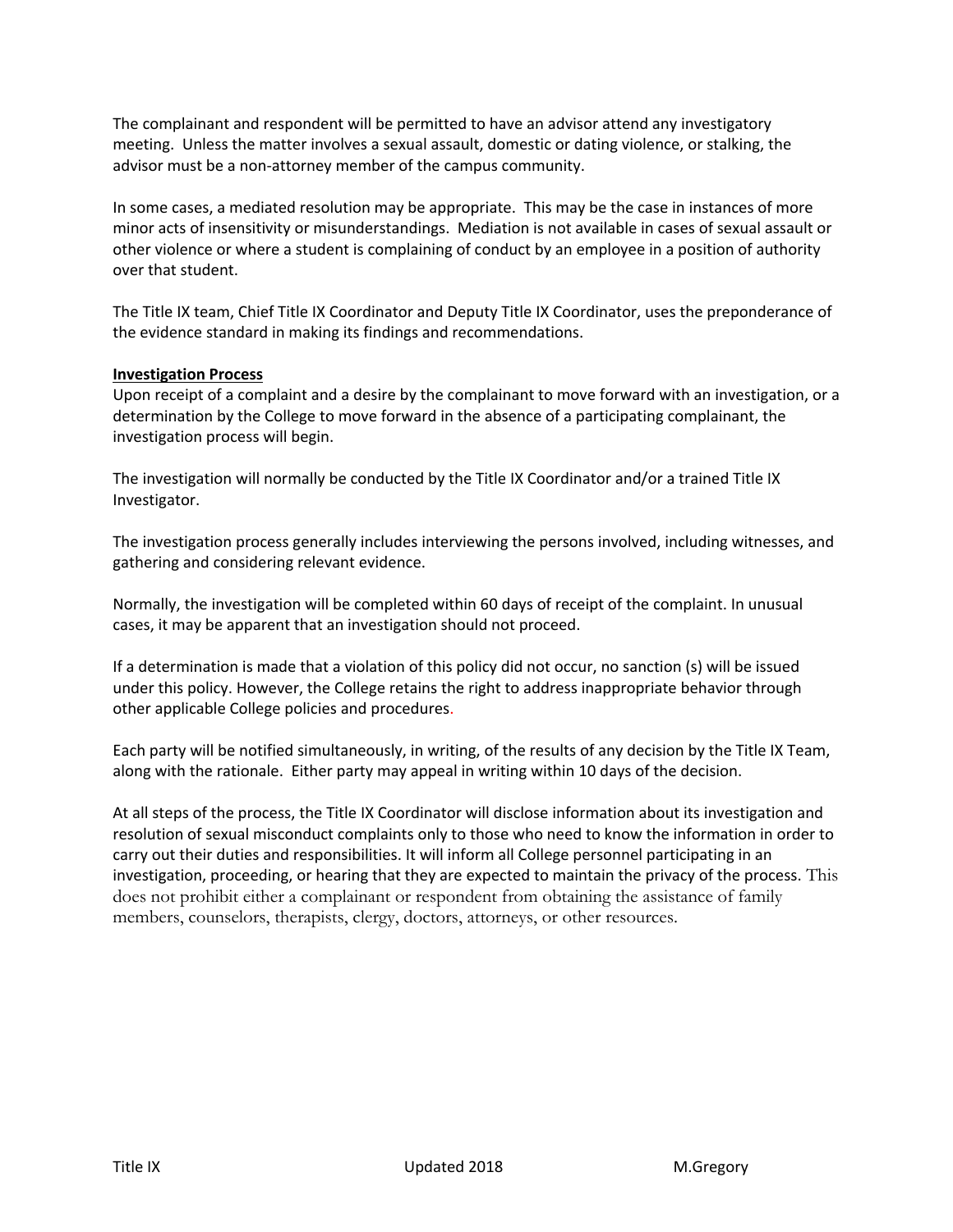# **Domestic/Dating Violence & Sexual Assault Resources:**

Outpatient care, including assessment, counseling, and follow up for individuals and families experiencing problems with alcohol and drugs, may be arranged at the following agencies:

Boston Area Rape Crisis Center (BARCC) 24-hour hotline 800-841-8371 http://barcc.org Beth Israel Deaconess Medical Center Center for Violence Prevention and Recovery 617-667—8141 www.bidmc.harvard.edu/violenceprevention Domestic Violence Hotline: (800) 799-SAFE (7233)

Salvation Army 281 North Main Street Brockton, MA 02301 508-586-1187 (Calls only)

Old Colony YMCA Mental Health Clinic 15 Bolton Place Brockton, MA 02301 (Focus on Youth Development, Healthy Living and Social Responsibility) 508-427-4383

Comprehensive Addiction Program St. Elizabeth's Hospital/SECAP 736 Cambridge Street Brighton, MA 02135 (617) 789-6574 http://www.steward.org/Substance-Abuse/SECAP

Adcare Recovery Services, Boston@Ascare.com Out Patient Services, 14 Beacon Street Suite 801 Boston, MA 02108 (617) 227-2622 http://www.rehabcenter.net/rehab-centers/massachusetts-rehab-centers/boston/adcare-hospitaloutpatient

Carney Hospital chmail@cchs.org 2100 Dorchester Avenue Dorchester, MA 02124 (617) 296-4000

Neponset Health Center 398 Neponset Avenue Dorchester, MA 02122 (617) 282-3200 http://www.hhsi.us/metro-boston/neponset-health-center/

Bournewood Hospital (3-5 days) 300 South Street Brookline, MA 02467 1(617) 469-0300 or 1(800) 468-4358 (24-hour phone) http://www.bournewood.com/

Emerson Hospital (Detoxification) 133 ORNAC Concord, MA 01742 (978) 369-1400 ARP (Addiction Rehabilitation Program) 10-day outpatient program, (978) 287-3520

Dimock Halfway House (4-6-month residential program for substance abuse; treatment facility) info@dimock.org Dimock Community Health Center 55 Dimock Street Roxbury, MA 02119, (617) 442-8800